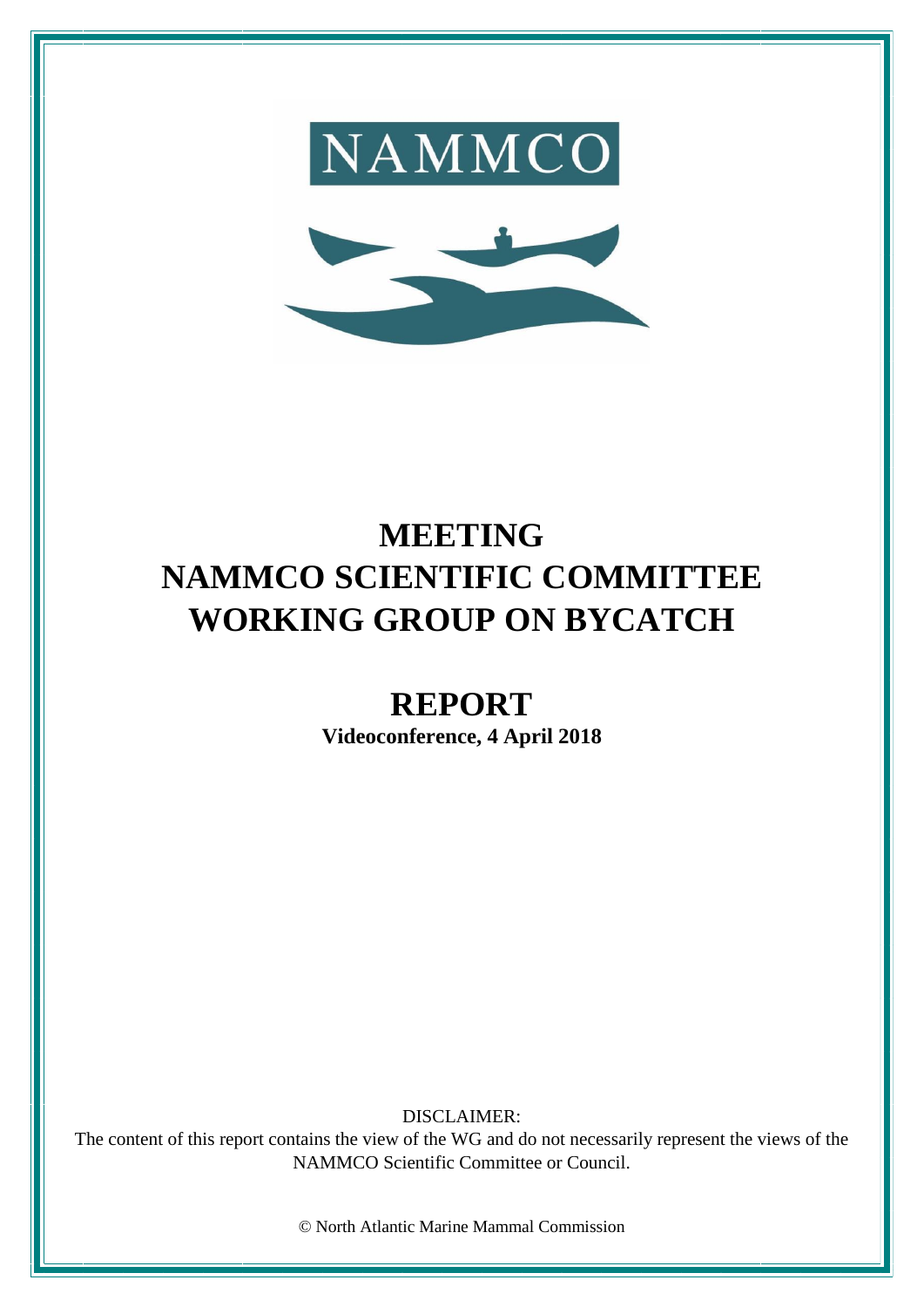Please cite this report as:

NAMMCO-North Atlantic Marine Mammal Commission (2018) Report of the NAMMCO Scientific Working Group on By-catch. Available at<https://nammco.no/topics/sc-working-group-reports/>

### **NAMMCO**

*Postbox 6453, Sykehusveien 21-23, N-9294 Tromsø, Norway, +47 77687371, [nammco-sec@nammco.no,](mailto:nammco-sec@nammco.no) [www.nammco.no,](http://www.nammco.no/) [www.facebook.com/nammco.no/](http://www.facebook.com/nammco.no/)*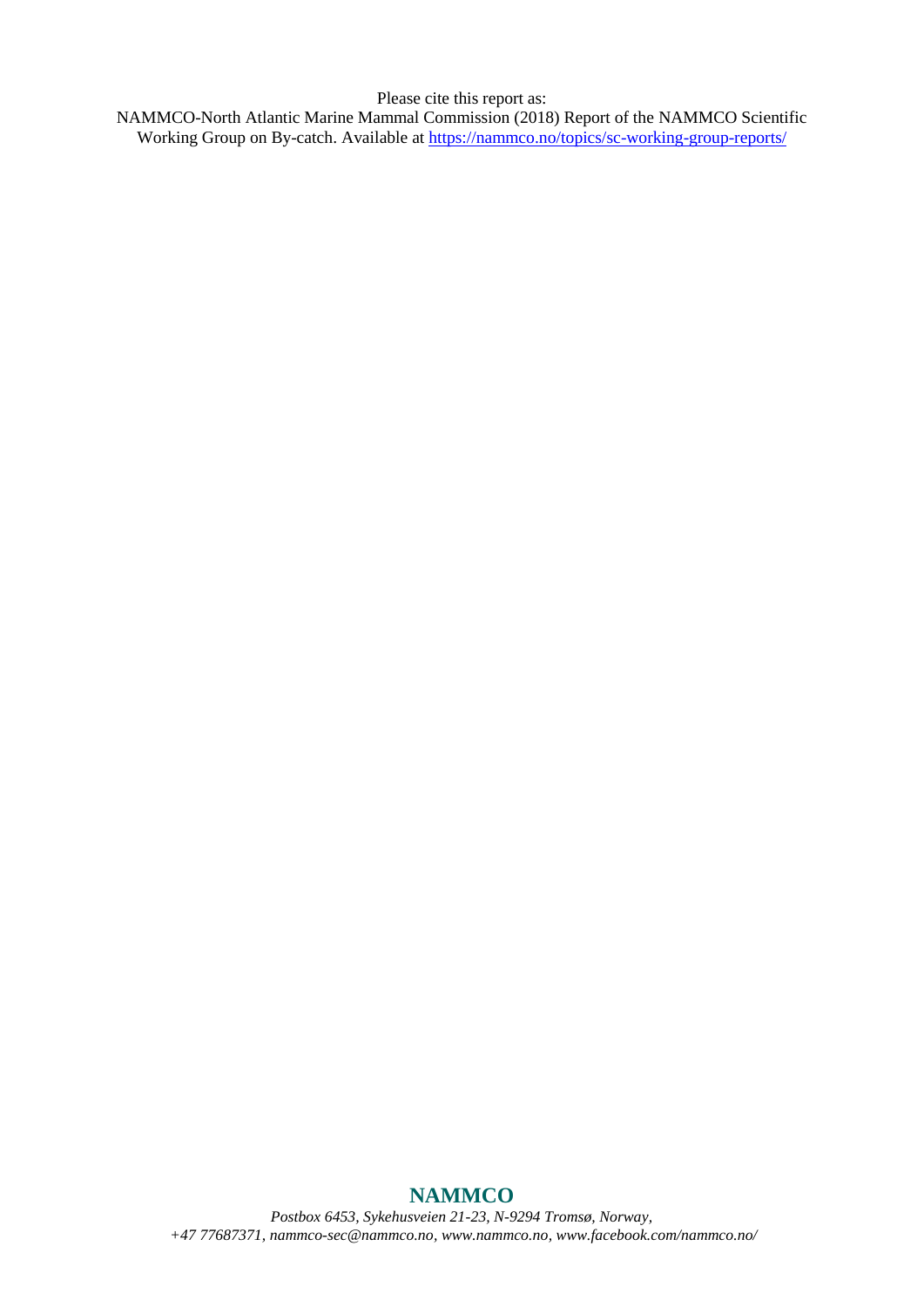#### **NAMMCO SCIENTIFIC COMMITTEE WORKING GROUP ON BYCATCH**

Videoconference, 4 April 2018

#### **1. CHAIR'S WELCOME AND OPENING REMARKS**

The Chair of the By-catch Working Group (WGBYC), Kimberly Murray, welcomed the participants (Appendix 2) to the videoconference meeting. She drew the attention of the participants to the documents (see Item 5) and the terms of reference. She noted that the main duty for this meeting was to review the revised estimates from Iceland, but if time allowed other countries would be asked to provide updates since the last meeting in May 2017.

Murray reviewed the recommendations from the WGBYC to Iceland which provided the basis for the reanalysis that Iceland submitted.

#### **2. TERMS OF REFERENCE**

- 1. *Review the Icelandic lumpsucker and cod gillnet fishery by-catch data and estimates;*
- 2. *Updates on answers to BYCWG recommendations from 2017*

#### **3. ADOPTION OF AGENDA**

The agenda (Appendix 1) was adopted without revisions.

#### **4. APPOINTMENT OF RAPPORTEURS**

Prewitt acted as rapporteur, with help from Desportes and Murray to finalise the report.

#### **5. REVIEW OF AVAILABLE DOCUMENTS AND DATA**

The WG had two documents from Iceland for consideration.

- Bycatch of seabirds and marine mammals in lumpsucker gillnets 2014 2017, Marine and Freshwater Research Institute, Mars 2018 [New document]
- Bycatch of seabirds and marine mammals 2014 2016, Marine and Freshwater Research Institute, September 2018, Technical Report [Revision of the document/analysis presented in May 2017, following WGBYC 2017 recommendations]

#### **6. ICELAND**

It should be noted than in Iceland, what is usually called observers in other fisheries (i.e., independent specialist placed onboard commercial fishing vessels for observing/controlling fishing activities and catch within the framework of a fisheries observer program) are called inspectors. Icelandic inspectors go out with fishing vessels and observe fishing activities like observers but have also the authority to fine or charge the vessel with criminal charges. Therefore, in the text below, reference to inspection/inspectors are what would usually be called observation/observers.

#### **6.1. By-catch of marine mammals 2014 - 2016**

Sigurðsson (Iceland) reviewed the document presenting the revised analysis based on the advices and recommendations formulated at the May 2017 meeting. The error estimates for the analysis had been considered very low, and the WG had suggested that Sigurðsson (Iceland) used a bootstrap approach. Therefore, the present analysis uses a bootstrap approach on the error estimates for the cod gillnet fishery. Sigurðsson also noted that he used statistical squares for the spatial stratification of the cod gillnet data.

The WG noted that it would be helpful to explain the data sources in the Table 1 caption better. For instance, it was not clear that the data for the "cod nets" were from the MFRI April cod survey, whereas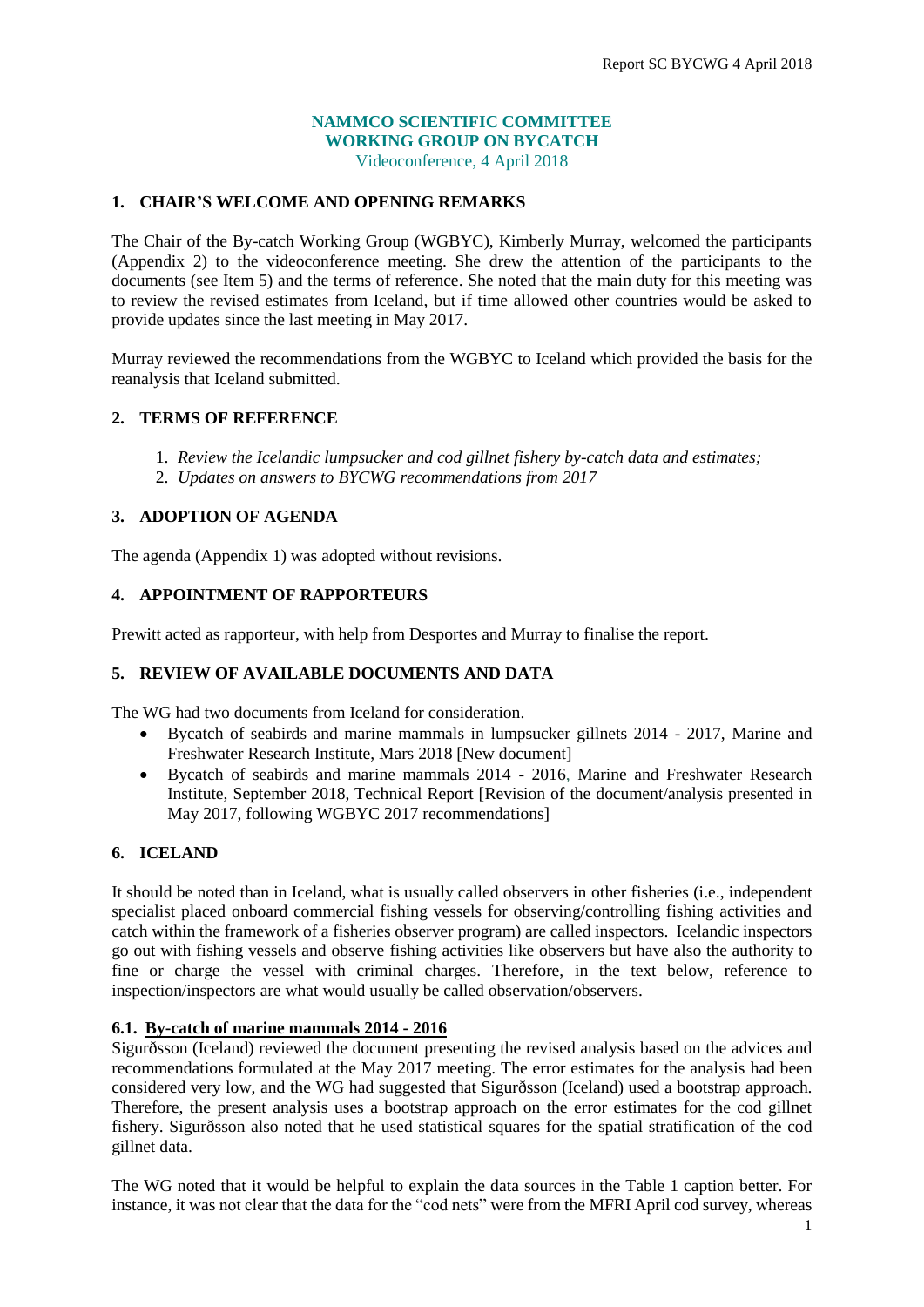the otter trawl, longline, and monkfish net data originated from inspections carried out throughout the year. It was also not made clear that the cod by-catch estimates were spatially stratified, whereas bycatch estimates in the other gear types were not. It was suggested that the observer effort by month be listed for the other gear/target fishery types and separated from the cod gillnet data.

The WG also noted that for the cod gillnet estimates, it would be informative to see the aggregated summary tables for the statistical squares, and due to the large numbers of these, this table could include only those that have by-catch.

It was also suggested that a map of the aggregated statistical areas be provided to show where the bycatch occurred spatially around Iceland.

#### **6.1.1 Harbour porpoise – cod gillnet**

As discussed at the May 2017 meeting, the WG recognised that there are no other data sources for abundance of harbour porpoises outside of the 2007 summer aerial survey, and therefore the market data was used as an index of abundance. Using the abundance index reduces the by-catch estimate, and the group recommended that both analyses, with and without using the index, be presented.

The WG noted that it would be helpful to outside readers to expand the explanation in the paper of why the market data from 1990 was used as an index of abundance.

The WG discussed the apparent large increase in harbour porpoise abundance in June (Figure 1 from Bycatch of Seabirds and Marine Mammals 2014-2016). This suggests that there are very few harbour porpoises in the Icelandic fishing area in fall/winter but a high presence in April – July, or that they are only caught in these months. This may be possible, as harbour porpoise presence appears to be related to capelin spawning around Iceland.

The WG suggested that Iceland explore the market data to examine whether there could be some drivers affecting the changes in the markets, e.g., whether more harbour porpoises could be caught in June because of market demand and not because of an increased abundance.

The cod gillnet estimates are based on the cod gillnet survey conducted by MRI during April. This fishery is not monitored every year, but there had been inspectors in 2015 and 2017. The WG recommended that Sigurðsson examine the inspector coverage in these 2 years to determine whether these data could be used to estimate by-catch rates outside of April. If there was enough coverage, it may be possible to determine whether the by-catch rate in other months is as low as the analysis is predicting. It will also verify the reliability of the abundance index and inform whether there was bycatch in months of predicted low abundance. Sigurðsson should investigate how many monitoring days/trips would be necessary to verify that the by-catch is as low as predicted.

#### *Recommendations : harbour porpoise – cod gillnet*

- Include the 2017 data from the April cod gillnet survey
- Explore the observer data from 2015 and 2017 especially, check if observers recorded harbour porpoise bycatch in other months to check the assumption that porpoises are only "available" in May/June. It would also be helpful to determine the level of observer effort each month.
- Provide cod gillnet fishing effort by month. If the effort is very low in the months outside of April-June, then it is likely that the by-catch rate is low as well.
- Create a map for cod gillnet by-catch and effort like the one generated for lumpsucker net

The recommended analyses should be presented to the BYCWG before it can endorse the harbour porpoise by-catch estimates.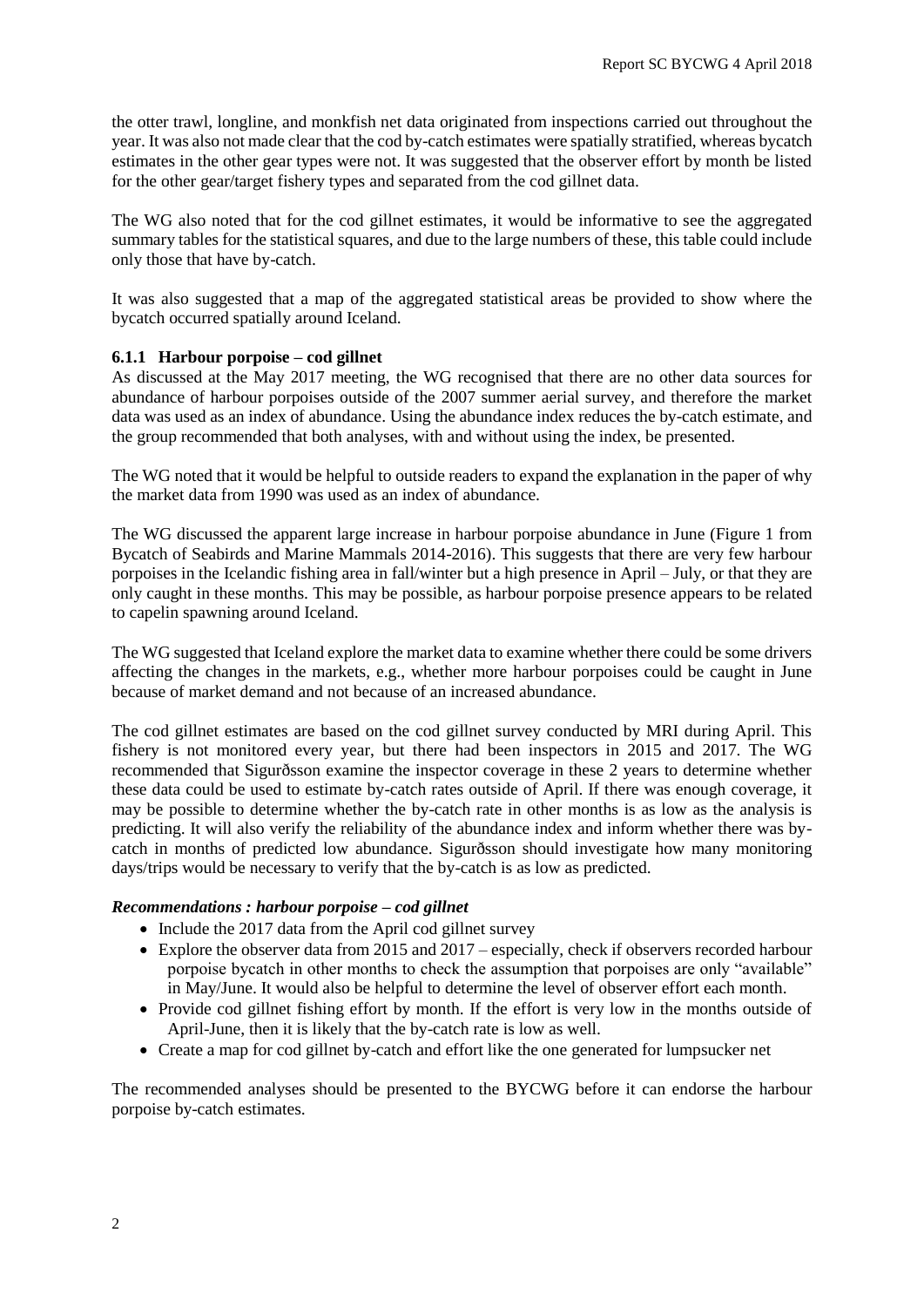

Jan Feb Mar Apr May Jun Jul Aug Sep Okt Nov Dec

**Fig. 1.** Abundance index by month of harbour porpoises and alcids used to account for seasonal differences in abundance of marine mammals and seabirds assembled from amounts of those animals sold at fish markets in Iceland between 1991 and 1993. The index is standardized so that bycatch in April is equal to 1 in the index. [Fig. 1 from Bycatch of seabirds and marine mammals 2014-2016]

#### **6.1.2 Seals – Cod gillnet**

The WG noted that more harbour and grey seals have been reported by the fishing fleet than by the inspectors. In fact, no grey seals were recorded during the April cod survey. This could be due to a species identification problem (e.g., young harp seals are reported by fishermen as harbour or grey seals), or an issue with the estimation. As data are only available in April, it is possible that seals may be present in the fishing areas outside of April. The WG had previously recommended the of collection of jaws, skin, or at least photos to solve the species identification problem, but this has not been implemented yet.

It is not possible to use an approach similar to harbour porpoises of using market data for seals as the seal market is much older.

#### *Recommendations: seals – cod gillnet*

The WG suggested to provide a map of the fishing effort around Iceland by month to show whether there is high effort in the months outside of April. This would indicate if it is likely that there is bycatch in other months. Seals are by-caught in the lumpsucker fishery in other months, suggesting that they are present and available to be by-caught by the cod gillnet fishery outside of April. The WG recommended that Iceland examine these data (i.e. look in which months the fishing fleet reports the by-catch; look whether/where seal presence and the cod gillnet fishery overlap in space and time). Additionally, explore for all species using a broader spatial and temporal scheme for stratifying (e.g., include area/region).

The recommended analyses should be presented to the BYCWG before it can endorse the estimates of seal by-catch in cod gillnets.

#### **6.1.3 Conclusions - cod gillnet estimates**

Sigurðsson noted that he is in the process of updating this analysis for an internal document with a deadline of 6 June and he will take the recommendations provided into account in this process. The part concerning the lumpsucker fishery would be removed as it has now its own document. Sigurðsson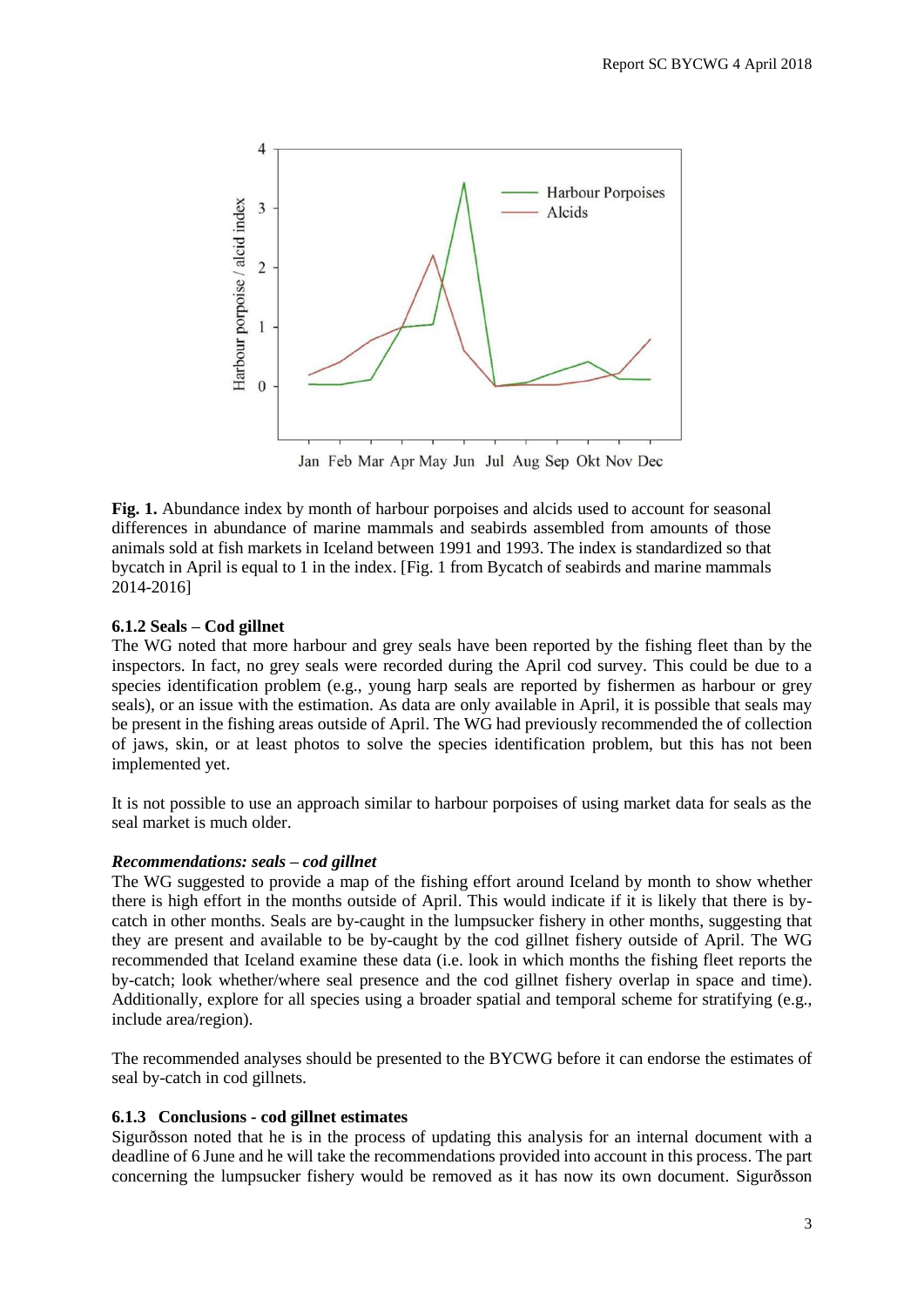agreed to send to the WG the updated document mid-May, and the BYCWG agreed to review the paper via email initially, and via videoconference in mid-late May if necessary.

#### *Other Fisheries*

The WG noted the increase in by-catch in the monkfish fishery in 2016, which may be due to a few events of multiple animals per trip.

It was noted that there are no reports of by-catch from the pelagic trawl fleet, even with decent observer coverage. The WG recommended that Iceland provide more detail on the amount of observer effort in pelagic trawl fleets which would give more confidence in stating that there is no by-catch in the pelagic trawl fleet.

There is also very high observer coverage in the mid-water trawl fleet (10 vessels), however the WG noted that in other areas it is very easy for observers to miss by-catch events in this type of fishery. Iceland should note this caveat when stating that there is little to no by-catch in this fishery.

#### **6.2. By-catch in lumpsucker nets 2014 - 2017**

The Marine Stewardship Council (MSC) certification of the lumpsucker fishery in Iceland was suspended due to high by-catch of harbour and grey seals, and black guillemot. As a result, the Ministry requested a more detailed analysis for that fishery.

#### **6.2.1 By-catch estimates**

Sigurðsson reviewed the paper for the WG, which presents the data stratified by management areas (Fig 1 in lumpsucker paper), depth, and month.

The WG noted that the depth data was a rough estimate, as only about half of the fishermen and around 75% of the inspectors reported depth, and these data had been applied to the whole fleet. This year, the inspectors will be instructed to all report depth. It is also unknown which depth is recorded, e.g. is it the deepest part of the net.

The WG discussed its previous recommendations that inspection be carried out on vessels randomly selected. Prior to 2017, vessels to be inspected were selected to examine by-catch of cod, net infractions, other discrepancies in groundfish landings, nets, etc., and not necessarily marine mammal by-catch. From 2017, some of the inspections were also carried out on randomly selected vessels. Results indicated that the randomly selected trips had higher bycatch rates than the non-randomly selected vessel (39 animals on 40 trips versus 19 animals on 31 trips), though the difference in marine mammal bycatch rates was not significant. This result may have been due to the way in which the differences were tested (e.g. testing of number of takes versus number of bycatch events per trip). The WG recommended that the data from the 2 groups be explored further because it may have implications for data collected on non-random trips.

Overall, the difference in by-catch rate per year was not significantly different – based on number of animals. There were fewer single events with a high number of individual by-caught in 2017 that were seen in 2016. The highest number in a single trip in 2017 was 9 harbour seals – most trips had 1 or 2 harbour seals, and a few trips had 3 by-caught. The WG noted that the clumping contributes to the nonsignificant difference, and it might be informative to test for a non-random effect by treating the data as binomial (either there is by-catch or not).

The summary of by-catch estimates across 4 different stratification schemes are provided in Table 1: non-stratified, stratified by management area, by depth, and by month. Sigurðsson noted that variability in the bycatch rates is likely a combination of these factors, but the data were too limited to use a combined stratification. However, there are clear patterns that show when and where most of the bycatch is occurring which is useful. The WG noted that a broader combined stratification might still work with the data available: for instance, 2 management areas (B&C vs. all others) and 2 seasons (Mar-May, Jun-July) would provide 4 strata. Even so, the WG noted that all the estimates are fairly similar, and it does not appear to matter which stratification is used.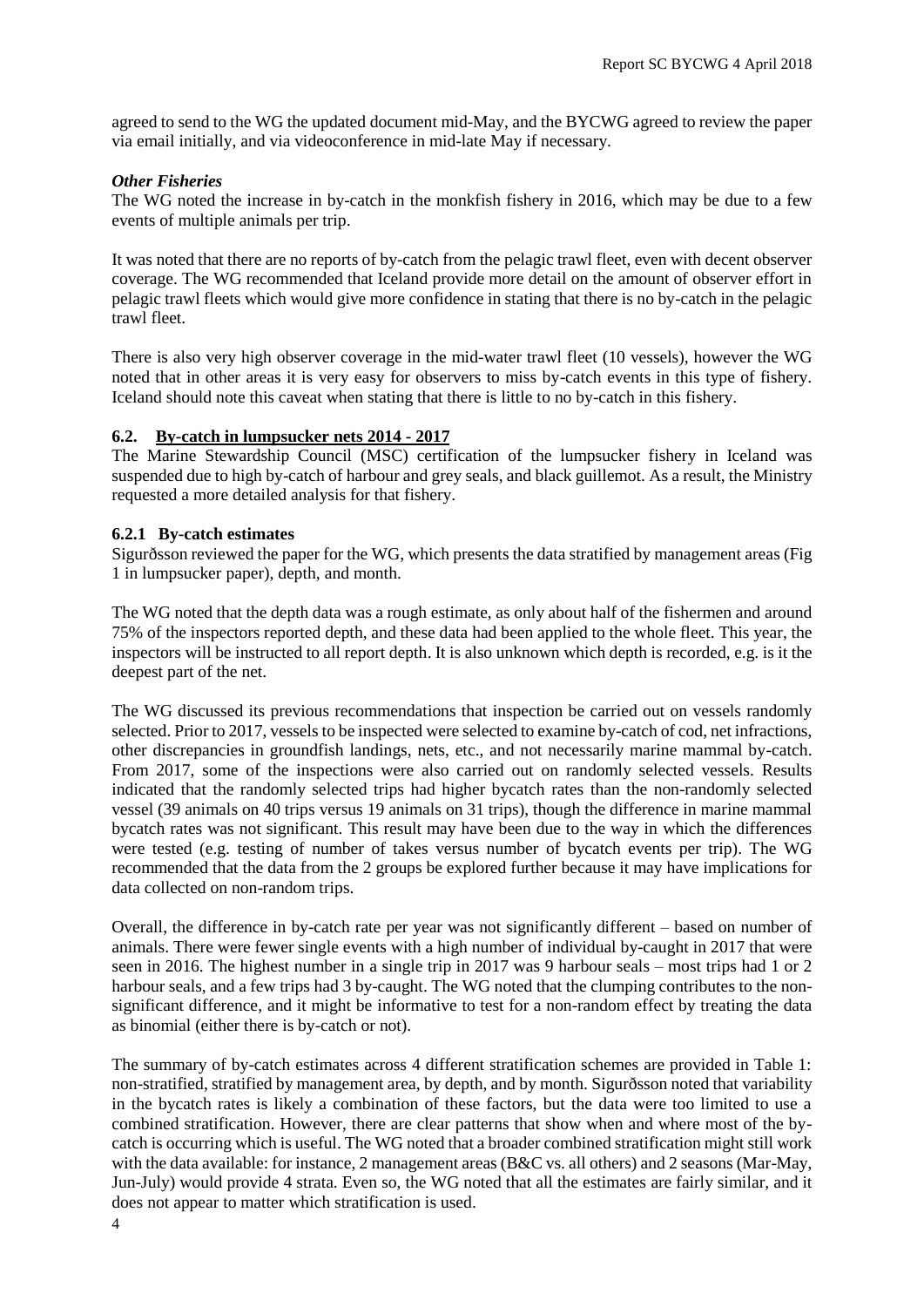The WG noted that in 2017 there was a 10-fold increase in logbook recordings for harbour porpoises, and also increased reporting of seals. This is likely due to the fishermen being compensated for providing MRI with harbour porpoise samples. However, even with a compensation provided, the reporting in logbook remains less than the by-catch estimates.

The WG discussed how these estimates will be used in the assessments, and the Secretariat noted that the primary purpose would be to look at the sustainability of the removals. It might be helpful to run a range of estimates for assessment purposes. The WG noted that the CVs for the grey seal estimates are high, and that the assessment group should take this into account.

#### **6.2.2 Conclusion - lumpsucker nets**

The WG accepted the by-catch estimates presented in Table 1 and recommended forwarding all the estimates – non-stratified and stratified – to the Scientific Committee. The stratified estimates are preferred over the non-stratified estimate, however there is not enough information to suggest one stratification over another. Reducing the stratification could improve the estimates (see recommendations below).

The WG noted that, as has been observed in most other areas, the logbooks do not provide a reliable source of data to use for estimating by-catch, even when fishermen should be motivated by a compensation. It therefore strongly recommended that logbooks are not used for calculating/assuming by-catch rates, but only used as indicators for raising concerns when by-catch reporting is increasing.

#### **6.2.3 Recommendations for future work**

The analysis did not show a significant difference between randomly and non-randomly selected inspected vessels, however the data should be further explored. Specifically, whether the difference changes if the analysis uses number of by-catch events rather than number of individuals caught should be investigated (i.e., using a binomial analysis with "catch vs no-catch"). It is helpful to continue selecting vessels randomly and keeping track of which vessels are selected randomly/non-randomly.

The depth stratification would be improved with more consistent reporting, and an agreed consistent definition of how to report the depth.

The stratification of management areas could be improved by examining the management areas with high by-catch versus low by-catch. This could be done by reducing the management areas to these 2 strata, and then by month or quarter. This is mostly a spring fishery (from March/April to July/August) and the by-catch is mainly March–May. Collating the data on fewer strata will both improve the estimate and its precision.

#### **7. UPDATES**

#### **7.1. Iceland**

The WG noted that foreign vessels are fishing in Icelandic waters and recommended that any information that is available on by-catch from these vessels be presented. Iceland informed the WG that there are conditions for observer coverage in the fishing agreements, especially for large trawlers and pelagic vessels. The WG recommended that Iceland provide a description of the coverage and by-catch reports, even if there is none, as it provides more evidence that there is little by-catch risk.

#### **7.2. Norway**

No participant from Norway was present in the meeting.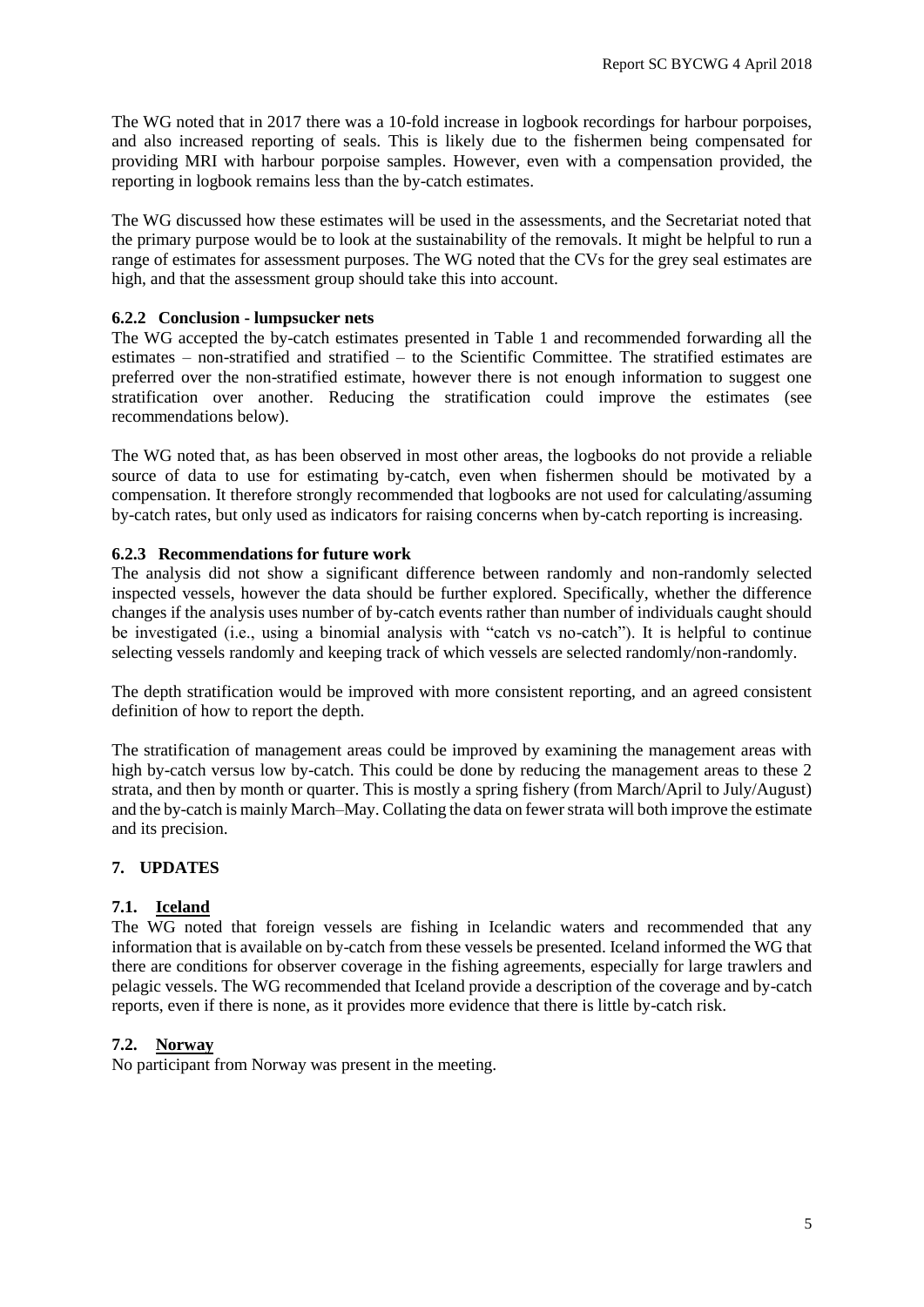**Table 1.** Summary of four average annual marine mammal bycatch estimates per species (n/year) – period 2014-2017. The numbers reported in logbooks by the fleet in 2017 are also shown. [Table 12 from Bycatch of seabirds and marine mammals in lumpsucker gillnets 2014-2017]

| <b>Species</b>                 | Non-stratified<br>$(\pm$ CV*estimate) | <b>Stratified by</b><br>management area<br>$(\pm$ CV*estimate) | <b>Stratified by depth</b><br>$(\pm$ CV*estimate) | <b>Stratified by month</b><br>$(\pm$ CV*estimate) | Logbooks 2017          |
|--------------------------------|---------------------------------------|----------------------------------------------------------------|---------------------------------------------------|---------------------------------------------------|------------------------|
| Harbour porpoise               | 551 (412-630)                         | 549 (264-834)                                                  | 662 (324-998)                                     | 428 (240-616)                                     | 286                    |
| Harbour seal                   | 1367 (1135-1599)                      | 1255 (728-1782)                                                | 1663 (915-2411)                                   | 1221 (684-1758)                                   |                        |
| Grey seal                      | 1385 (886-1884)                       | 1091 (502-1680)                                                | 1034 (165-1903)                                   | 1907 (840-2974)                                   |                        |
| Harp seal                      | 177 (113-241)                         | 132 (15-249)                                                   | 213 (49-377)                                      | $190(55-325)$                                     | 700 (all seal species) |
| Ringed seal                    | 53 (13-93)                            | $33(1-65)$                                                     | $48(1-95)$                                        | $60(1-118)$                                       |                        |
| Bearded seal                   | $36(9-63)$                            | 42 (12-72)                                                     | <b>NA</b>                                         | $42(13-71)$                                       |                        |
| White beaked<br>dolphin        | $\overline{0}$                        | $\theta$                                                       | $\theta$                                          | $\theta$                                          | $\mathfrak{2}$         |
| Unidentified dolphin           | $\Omega$                              | $\Omega$                                                       | $\theta$                                          | $\Omega$                                          | $\mathbf{1}$           |
| <b>Total marine</b><br>mammals | 3 570 (2963-4177)                     | 3102 (2016-4188)                                               | 3620 (760-6480)                                   | 3847 (2270-5424)                                  | 988                    |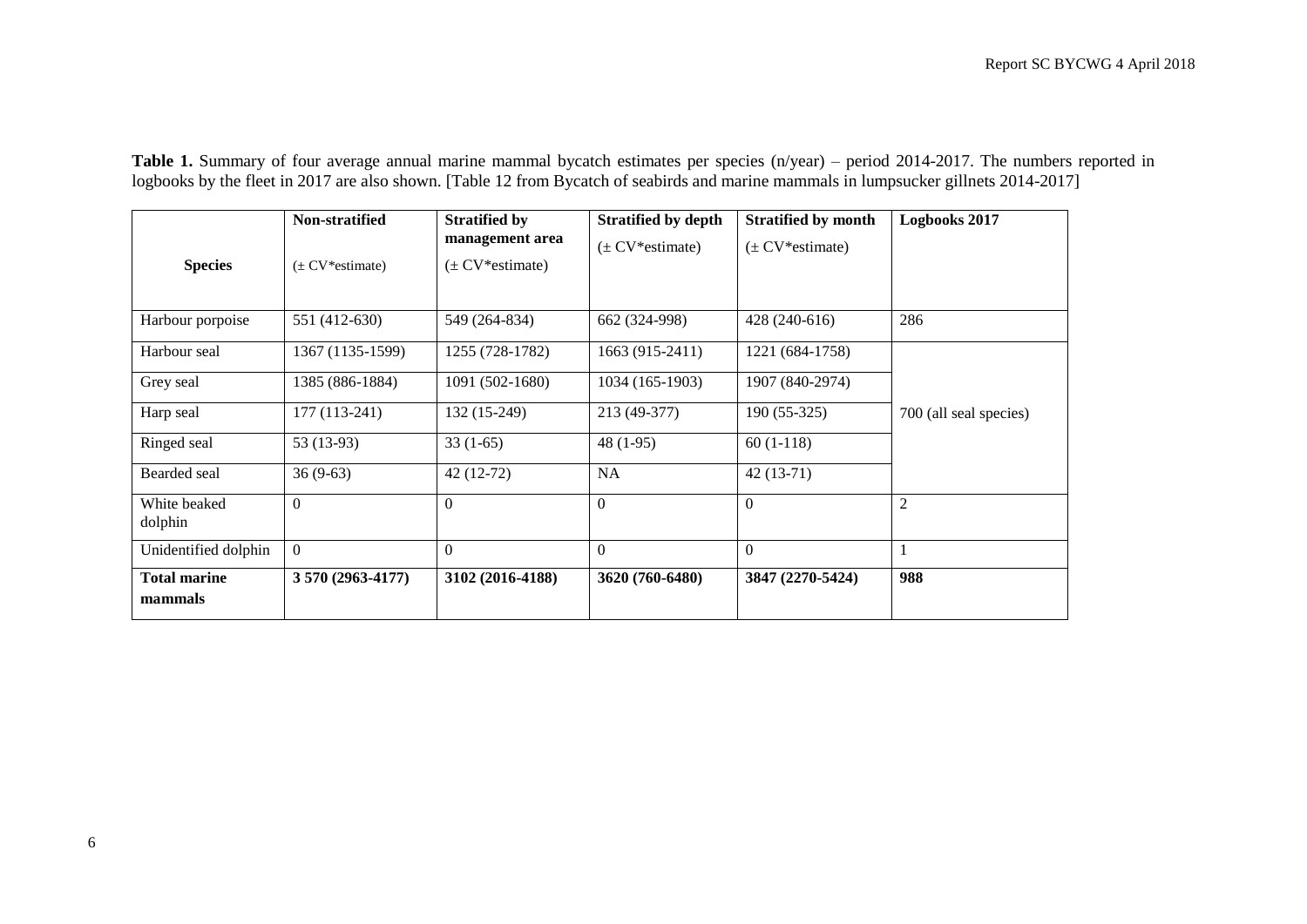#### **7.3. Faroe Islands**

At the meeting in May 2017, the WG made various recommendations to the Faroe Islands and reiterated these recommendations at this meeting.

#### *1. With regards to by-catch reporting, the WG reiterated its recommendation that:*

- 1.1. Add selection of local marine mammal species to e-logbook design, so species identification can be easily reported.
- 1.2 Implement a reporting system for vessels below 15 GMT, as also recommended by the previous BYCWG.

#### *2. With regards to by-catch observation, the WG reiterated its recommendation that:*

- 2.1 Improve reporting of by-catch on pelagic pair trawl fisheries by monitoring vessels in the fleet with an electronic monitoring video system (EM) or onboard observers. Electronic Monitoring might be more cost-effective than an observer scheme, particularly because only 5 vessels operate in the pelagic pair trawl fishery, and likely only a few hours per fishing trip need to be observed and videoed. The use of the EM could also be rotational. These fisheries are difficult to observe due to the high volume of catch and the multi-vessel nature of the fishery, so attention must be given to where the observer or cameras are placed and to the stage of the haul.
- 2.2 Implement observer coverage in other fleets with potential for by-catch, such as the high vertical opening trawl fleet (6 vessels).
- 2.3 Review the data already collected by fishery observers on the monkfish fishery during an experimental monitoring of the fishery prior to 2015.
- 2.4 Include documentation of marine mammal by-catch in the protocol of fisheries observers, as well as other standard characteristics of the fleet (effort, location, month, etc.) to measure bycatch rates.

Additionally, it was noted that the Faroese Fisheries Inspection inspect fishing activities at sea at sea and when vessels deliver catches, but do not have observers on board the vessels for any length of time during fishing operation, and therefore would not be able to provide reliable by-catch reports. The Faroes plan to introduce quotas in fishery management, as a substitute for fishing days, and in this context plan to increase inspection intensity and the frequency and duration of observers' activities onboard vessels at sea, which will provide a more reliable by-catch monitoring.

Similar as in Iceland, foreign vessels are frequently fishing in Faroese waters, and the WG recommended that any information on observers and reports of by-catch by foreign fleet be presented to the next BYCWG meeting.

#### **8. NEXT MEETING**

As noted under Item 6.1, revised estimates from the Icelandic cod gillnet fishery will be sent in mid-May, with a possible videoconference in mid-late May.

Murray thanked Sigurðsson for his efforts in implementing the recommendation of the WG in his analysis, and the participants for their constructive comments. The report was accepted via email correspondence on 26 April 2018.